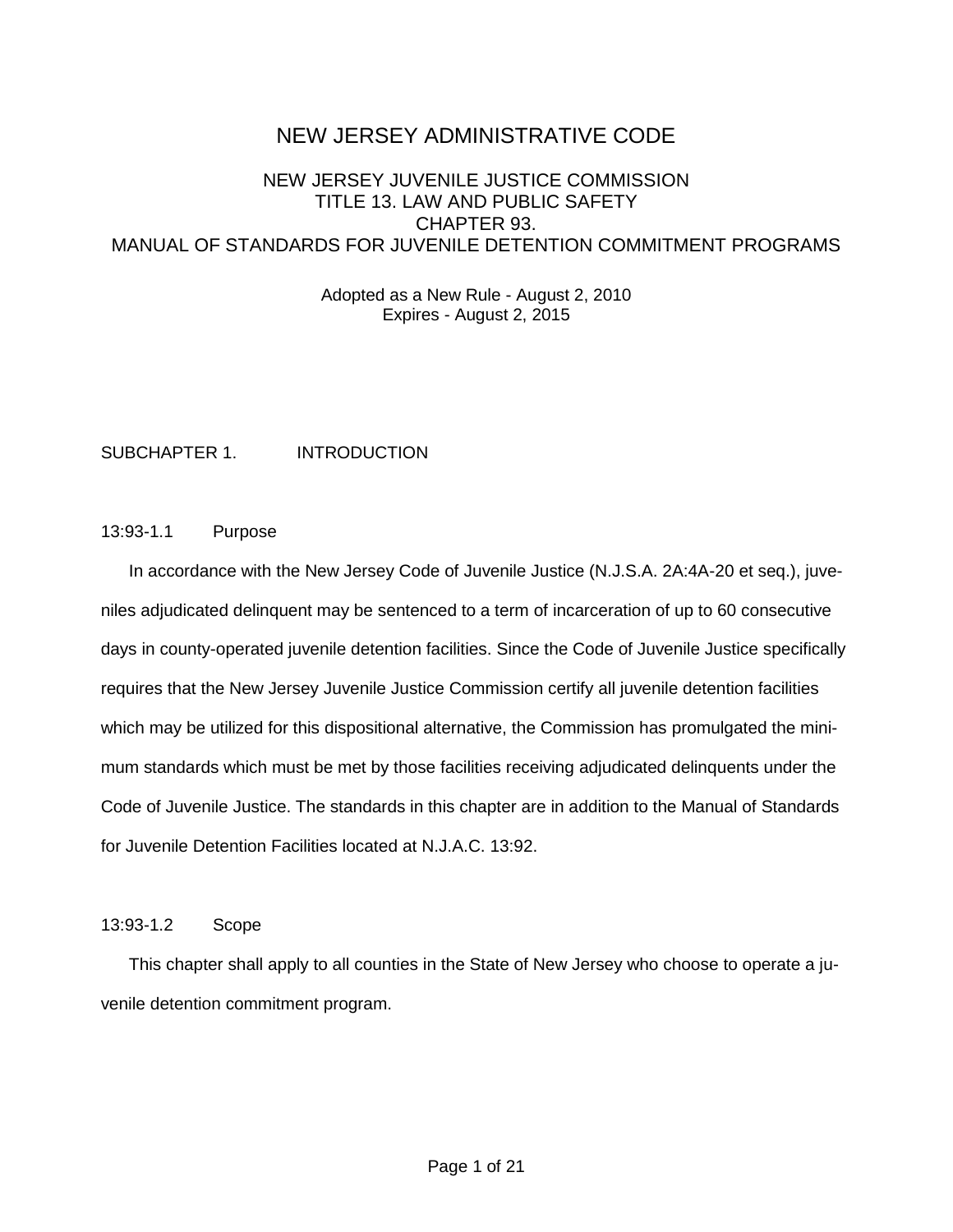### Adopted as a New Rule - August 2, 2010 Expires August 2, 2015

#### 13:93-1.3 Definitions

The following words and terms, when used in this chapter, shall have the following meanings unless the context clearly indicates otherwise.

"Commission" means the New Jersey Juvenile Justice Commission.

"Delinquency" means the commission of an act by a juvenile which if committed by an adult would constitute:

- 1. A crime;
- 2. A disorderly persons offense or petty disorderly persons offense; or

3. A violation of any other penal statute, ordinance or regulation. But, the commission of: an act which constitutes a violation of chapter 3, 4, 6 or 8 of Title 39 of the Revised Statutes by a juvenile of any age; an act relating to the ownership or operation of a motorized bicycle which constitutes a violation of chapter 3 or 4 of Title 39 of the Revised Statutes by a juvenile of any age; an act which constitutes a violation of article 3 or 6 of chapter 4 of Title 39 of the Revised Statutes pertaining to pedestrians and bicycles, by a juvenile of any age; the commission of an act which constitutes a violation of P.L. 1981, c.318 (N.J.S.A. 26:3D-1 et seq.), P.L. 1981, c.319 (N.J.S.A. 26:3D-7 et seq.), P.L. 1981, c.320 (N.J.S.A. 26:3D-15 et seq.), P.L. 1985, c.185 (N.J.S.A. 26:3E-7 et seq.), P.L. 1985, c.186 (N.J.S.A. 26:3D-32 et seq.), N.J.S.A. 2C:33-13, P.L. 1985, c.318 (N.J.S.A. 26:3D-38 et seq.), P.L. 1985, c.381 (N.J.S.A. 26:3D-46 et seq.), or of any amendment or supplement thereof, by a juvenile of any age; an act which constitutes a violation of chapter 7 of Title 12 of the Revised Statutes relating to the regulation and registration of power vessels, by a juvenile of any age or section 2 of P.L. 1987, c.453 (N.J.S.A. 12:7-61); or an act which constitutes a violation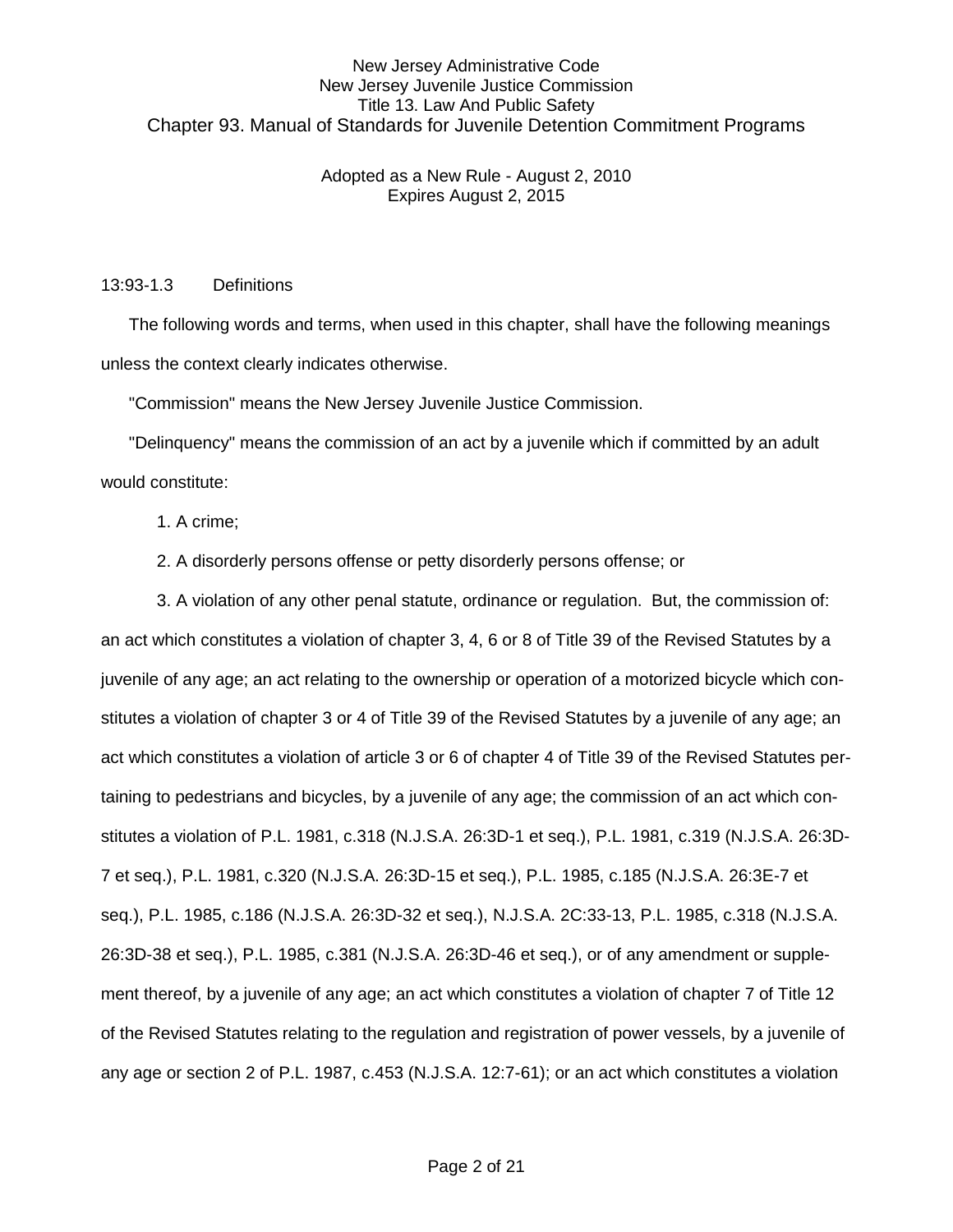### Adopted as a New Rule - August 2, 2010 Expires August 2, 2015

of a municipal ordinance enacted pursuant to section 2 of P.L. 1992, c.132 (N.J.S.A. 40:48-2.52) pertaining to curfew ordinances shall not constitute delinquency as defined in this section.

"Detention" means the temporary care of juveniles in physically restricting facilities pending court disposition (N.J.S.A. 2A:4A-22c).

"Juvenile" means an individual who is under the age of 18 years (N.J.S.A. 2A:4A-22a). For purposes of this chapter, juvenile also includes any individual who is properly detained under the law in a juvenile detention facility and has reached the age of 18 years.

"Juvenile Detention Commitment Program" means a short-term rehabilitation program operated within an approved juvenile detention facility for adjudicated juveniles committed by the court for a maximum of 60 consecutive days pursuant to N.J.S.A. 2A:4-43c(1).

### SUBCHAPTER 2. LEGAL PROVISIONS

13:93-2.1 Legal authority for juvenile detention commitment

Pursuant to N.J.S.A. 2A:4A-43c(1), effective January 1, 1984, the court may, in addition to any other disposition enumerated in N.J.S.A. 2A:4A-43, incarcerate an adjudicated delinquent in a juvenile detention facility for a term not to exceed 60 consecutive days.

#### 13:93-2.2 Legal authority of Commission

(a) N.J.S.A. 2A:4A-43(c)1 provides that if the juvenile detention facility in the county in which the juvenile has been adjudicated delinquent has a juvenile detention facility meeting the physical and program standards established pursuant to that subsection by the Juvenile Justice Commis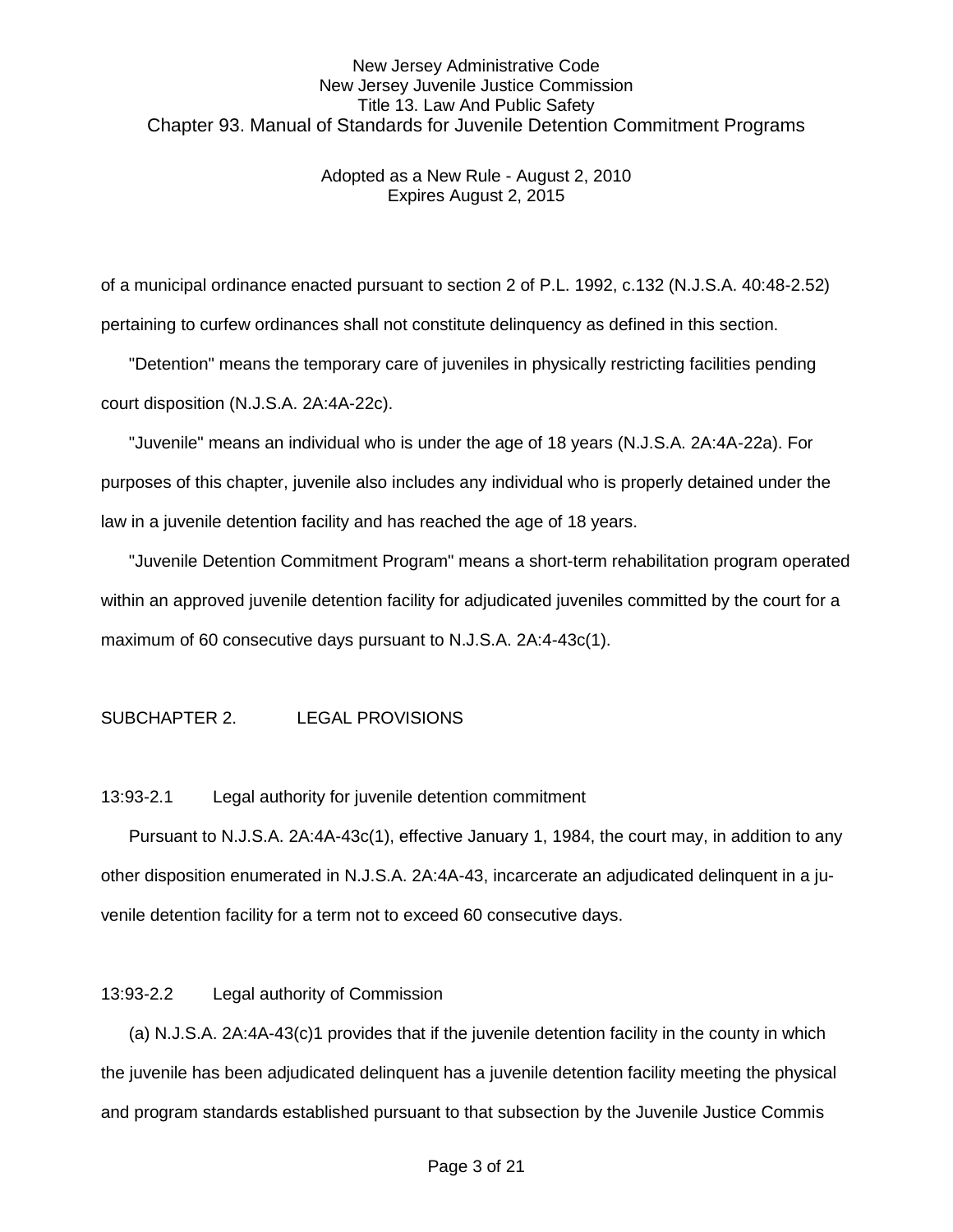Adopted as a New Rule - August 2, 2010 Expires August 2, 2015

sion, the court may, in addition to any of the available dispositions set forth at N.J.S.A. 2A:4A-43, incarcerate the juvenile in a juvenile detention facility for a term not to exceed 60 consecutive days. N.J.S.A. 2A:4A-43c(1) further provides that the Juvenile Justice Commission shall promulgate such rules and regulations from time to time as deemed necessary to establish minimum physical facility and program standards for the use of juvenile detention facilities pursuant to that subsection.

(b) N.J.S.A. 2A:4A-43c(2) provides that no juvenile may be incarcerated in any county detention facility unless the county has entered into an agreement with the Juvenile Justice Commission concerning the use of the facility for sentenced juveniles. That statute further provides that upon agreement with the county, the Juvenile Justice Commission shall certify detention facilities which may receive juveniles sentenced pursuant to N.J.S.A. 2A:4A-43c and shall specify the capacity of the facility that may be made available to receive such juveniles; provided, however, that in no event shall the number of juveniles incarcerated pursuant to N.J.S.A. 2A:4A-43c exceed 50 percent of the maximum capacity of the facility.

#### SUBCHAPTER 3. ELIGIBILITY REQUIREMENTS

#### 13:93-3.1 County eligibility

Only those counties in which an approved juvenile detention facility is located and those counties that have a contract with another county that has an approved juvenile detention facility are eligible to participate in the Juvenile Detention Commitment Program.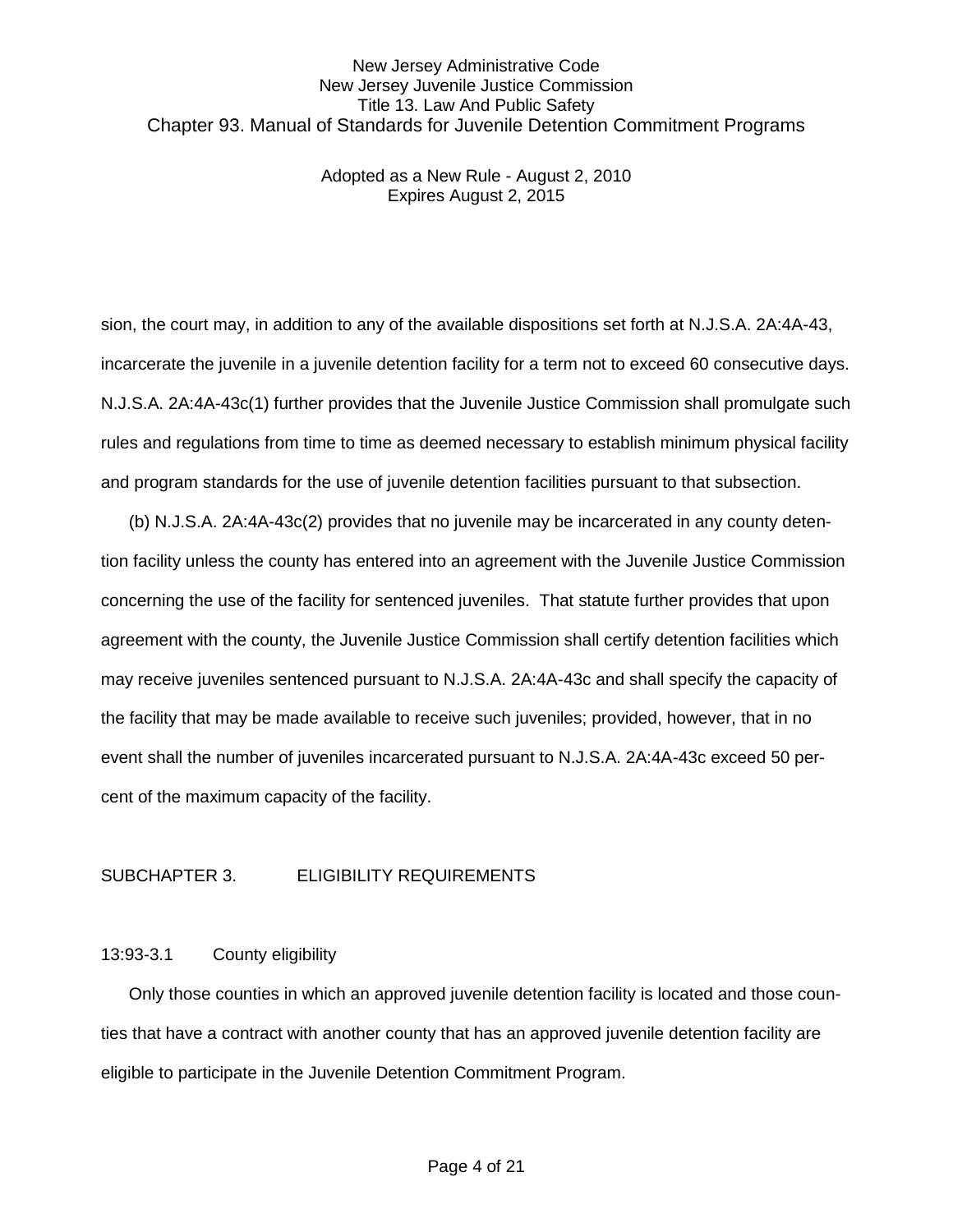### Adopted as a New Rule - August 2, 2010 Expires August 2, 2015

### 13:93-3.2 Commission eligibility

(a) Only those counties in which the population of the approved juvenile detention facility has consistently been less than the maximum population capacity established by the Juvenile Justice Commission are eligible to participate in the Juvenile Detention Commitment Program.

1. Counties deemed ineligible because of overpopulation may reapply to the Commission every 90 days after receipt of the notice of ineligibility.

(b) Only those counties which have been consistently in substantial compliance with the Manual of Standards for Juvenile Detention Facilities (N.J.A.C. 13:92), as determined by the Juvenile Justice Commission, are eligible to participate in the Juvenile Detention Commitment Program.

# SUBCHAPTER 4. MANUAL OF STANDARDS FOR JUVENILE DETENTION FACILITIES

### 13:93-4.1 Adoption of standards

(a) All provisions of the Manual of Standards for Juvenile Detention Facilities, (N.J.A.C. 13:92), except provisions specifically exempted in this chapter, or provisions in contradiction to the standards and regulations of this chapter are hereby adopted by reference.

(b) All juvenile detention facilities shall comply with both the Manual of Standards for Juvenile Detention Facilities (N.J.A.C. 13:92) and this chapter in order to be certified by the Juvenile Justice Commission to receive juvenile commitments.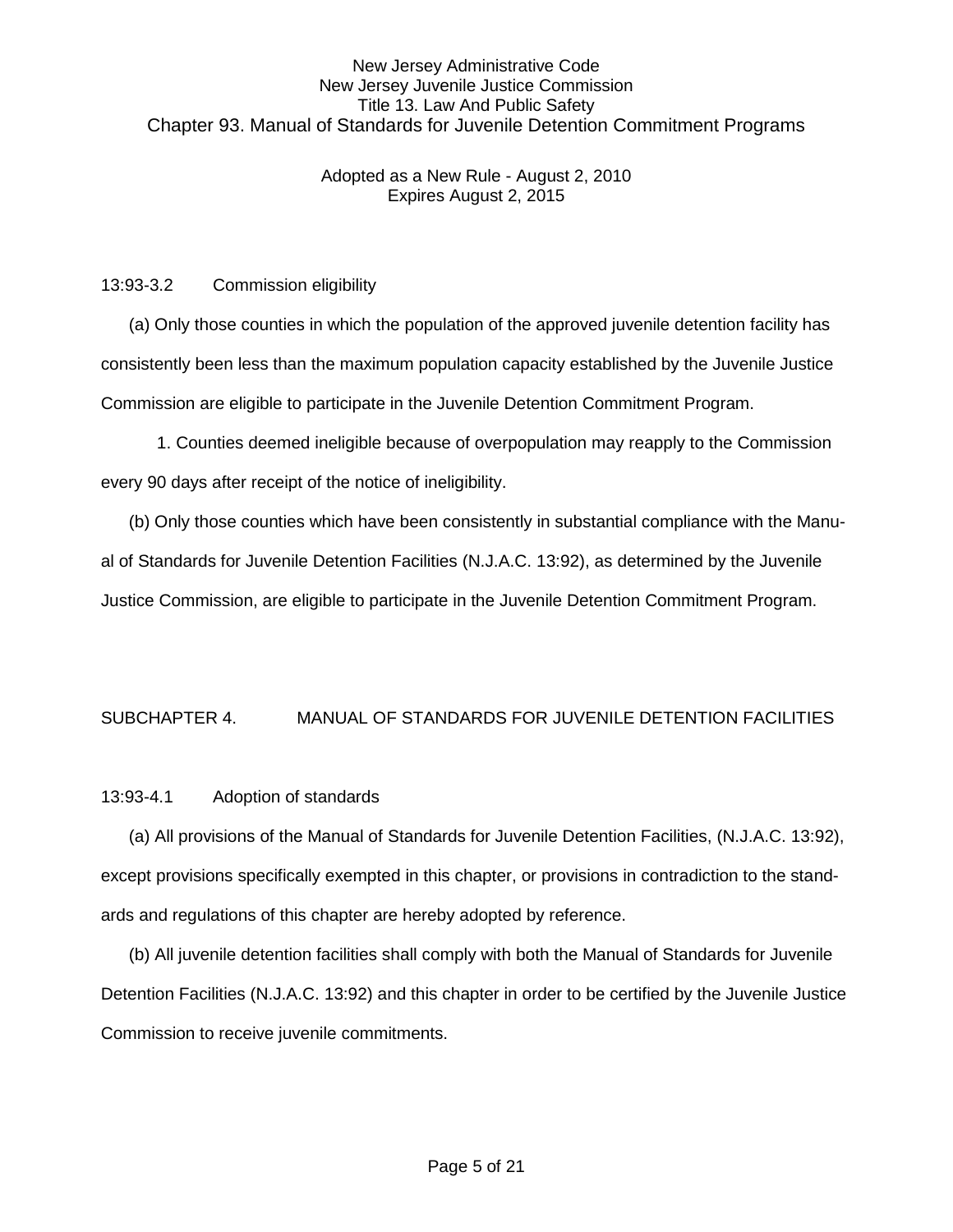#### Adopted as a New Rule - August 2, 2010 Expires August 2, 2015

# SUBCHAPTER 5. POPULATION CAPACITY

13:93-5.1 Juvenile detention commitment program

(a) Pursuant to N.J.S.A. 2A:4A-43c(2), the Juvenile Justice Commission shall specify the capacity of the juvenile detention facility that may be made available to receive sentenced juveniles.

1. Based upon the county's past and present juvenile detention needs, as determined by such factors as the number of admissions, length of stay, daily population count, peak population figures, etc., the Juvenile Justice Commission, in collaboration with the county, shall specify the maximum number of juvenile commitments which may be housed in the facility.

2. Pursuant to N.J.S.A. 2A:4A-43c(2), the number of incarcerated juveniles shall not exceed 50 percent of the maximum population capacity of the facility.

#### 13:93-5.2 Population statistics

Reports regarding population statistics, in such form and such frequency as shall be required by the Juvenile Justice Commission, shall be submitted to the Juvenile Justice Commission.

#### SUBCHAPTER 6. MONITORING, INSPECTION, AND EVALUATION

#### 13:93-6.1 Population and capacity monitoring

Based upon juvenile detention needs, as determined by population statistics reports and periodic on-site population monitoring visits, the Juvenile Justice Commission, in collaboration with the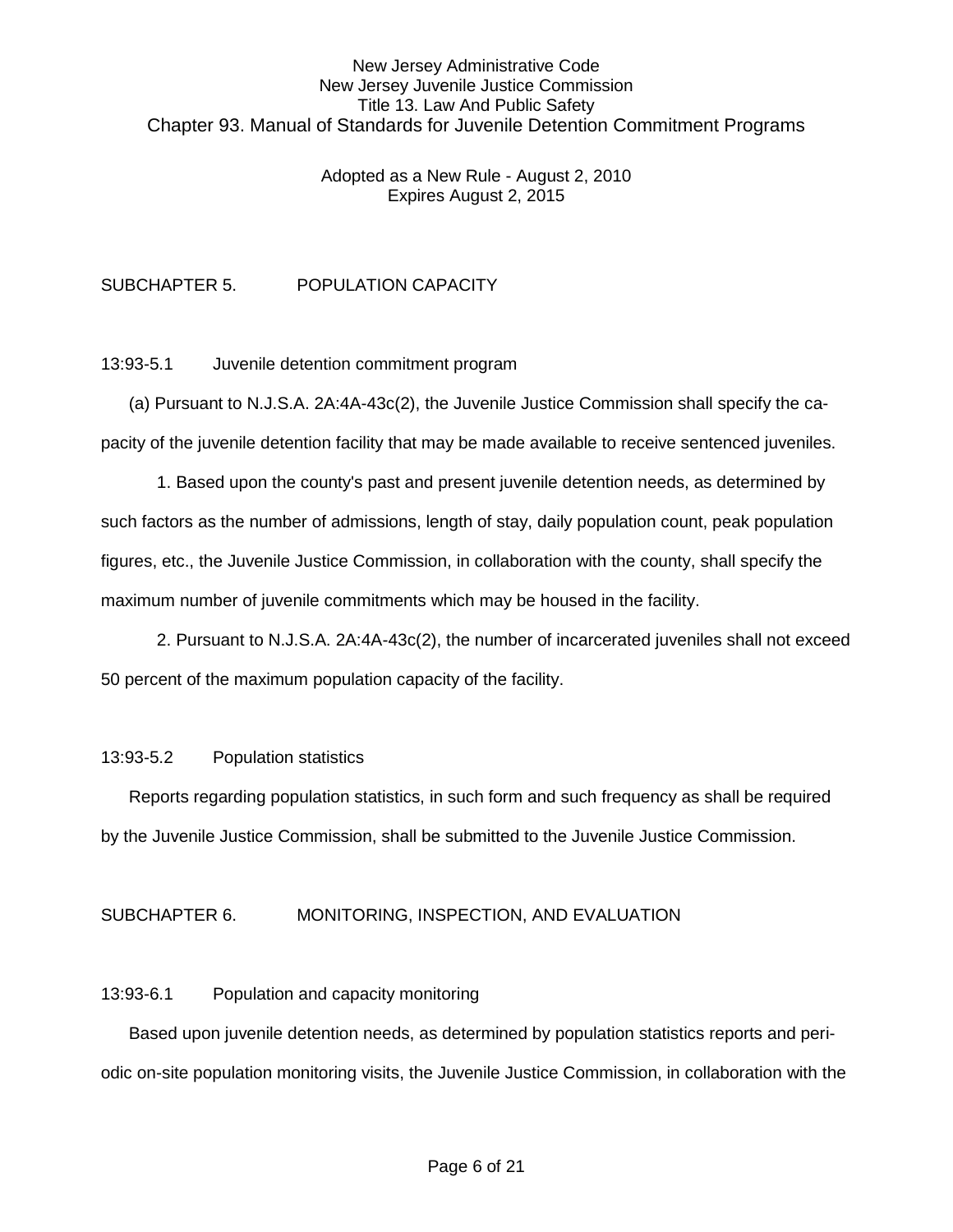#### Adopted as a New Rule - August 2, 2010 Expires August 2, 2015

county, may reduce or increase the number of spaces for juvenile commitments certified to be housed at the facility.

#### 13:93-6.2 Program inspection

(a) Based upon periodic inspection of the facility's physical plant and evaluation of the programmatic components, the Juvenile Justice Commission may modify or withdraw its certification of the facility for juvenile commitments for noncompliance with the Manual of Standards for Juvenile Detention Facilities, N.J.A.C. 13:92, and this chapter.

(b) At all times representatives from the Commission shall be permitted to observe and interview juveniles and staff of the facility concerning any matter pertaining to the health, safety, rehabilitation, training, and general well-being of the juveniles or the operation of the detention commitment program.

(c) All books, records, accounts, and reports, past and present, regarding the operation of the juvenile detention commitment program, residents, and personnel shall be made available to the Commission for review.

SUBCHAPTER 7. PROGRAM PROPOSAL

#### 13:93-7.1 Program proposal submission

(a) Prior to certification of a facility to receive juvenile commitments, a program proposal shall be submitted to the Juvenile Justice Commission which shall include, but not necessarily be limited to, the following information:

1. Requested capacity of the juvenile detention commitment program;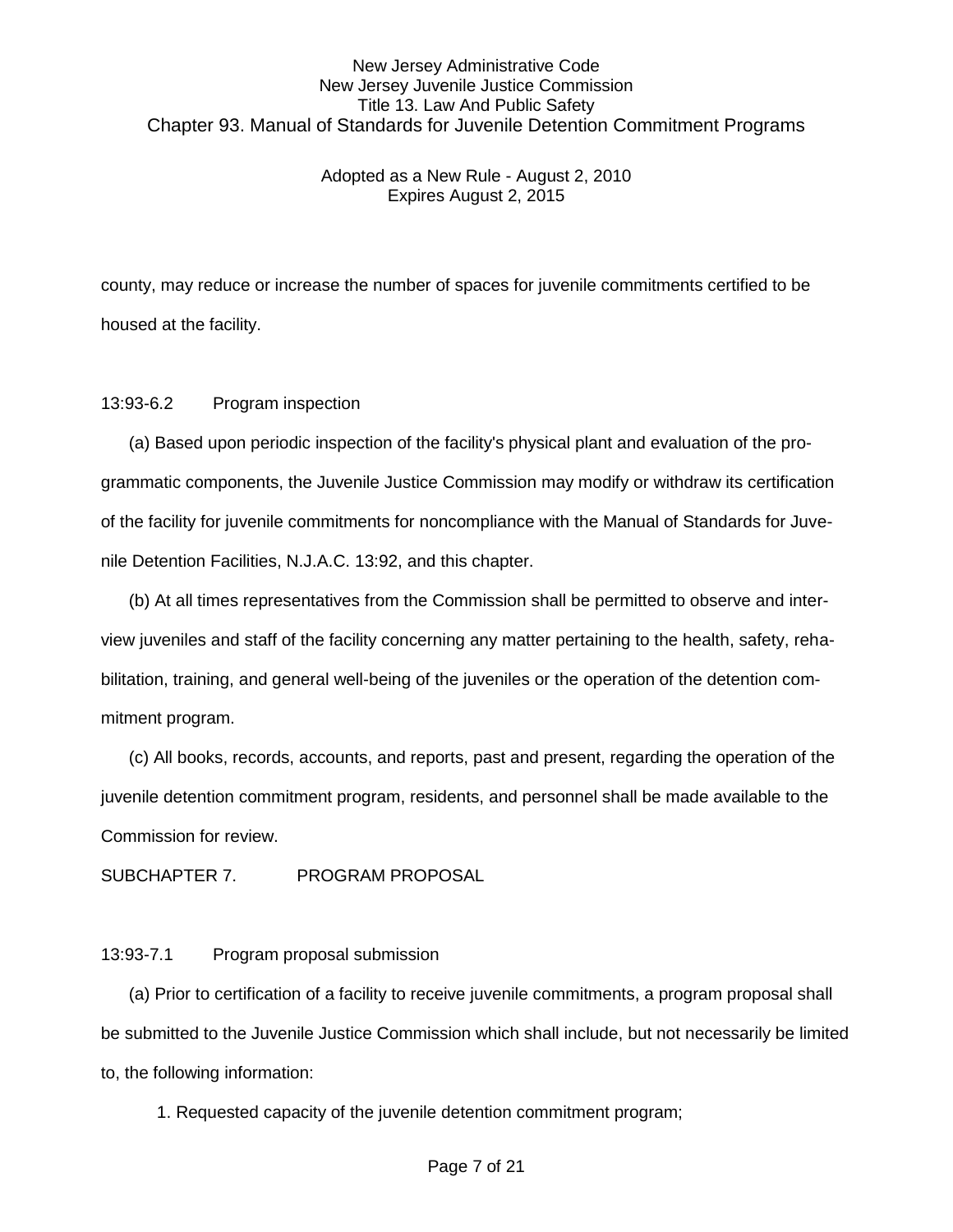### Adopted as a New Rule - August 2, 2010 Expires August 2, 2015

2. Specific sleeping room accommodations and other planned physical plant features;

3. Specific program activities and services which are planned and how they will be provid-

#### ed;

- 4. Additional staffing required, if necessary;
- 5. Additional budget requirements, if necessary;
- 6. Impact on the pre-dispositional juvenile detention program and services; and
- 7. Additional problems contemplated and how they will be resolved.

#### SUBCHAPTER 8. ADMISSIONS

#### 13:93-8.1 Eligibility for admission

Pursuant to N.J.S.A. 2A:4A-43c(3)(a), only juveniles adjudicated delinquent for an act which, if committed by an adult, would constitute a crime or repetitive disorderly persons offense are eligible for the juvenile detention commitment program. Thus, petty disorderly persons offenders and first time disorderly persons offenders are statutorily excluded from eligibility for the juvenile detention commitment program.

#### 13:93-8.2 Maximum juvenile detention facility population capacity

No juvenile, on either a predispositional or juvenile detention commitment status, shall be admitted to a detention facility which has reached its maximum approved capacity for the entire facility, as designated by the Juvenile Justice Commission.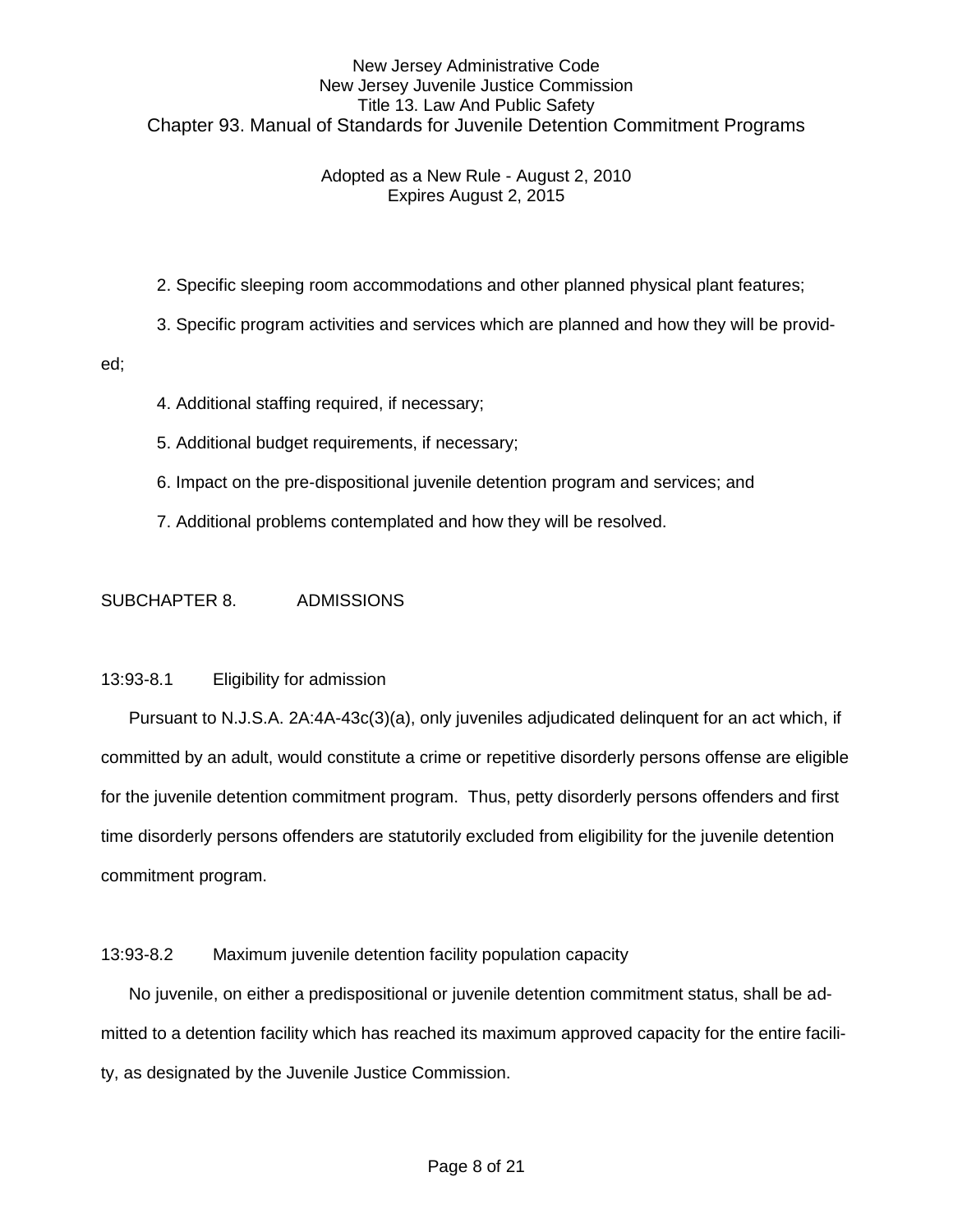### Adopted as a New Rule - August 2, 2010 Expires August 2, 2015

13:93-8.3 Maximum Juvenile Detention Commitment Program population capacity

No adjudicated juvenile sentenced to a juvenile detention facility shall be admitted once the facility has reached its maximum approved capacity for the juvenile detention commitment program, as designated by the Juvenile Justice Commission, in collaboration with the county.

## SUBCHAPTER 9. CLASSIFICATION

#### 13:93-9.1 Evaluation

Upon admission, each juvenile shall be evaluated and classified in regard to his or her sex, age, present offense, previous offenses, physical size, general personality characteristics and any other factors which could have an impact on the juvenile's adjustment to the facility and interaction with other residents.

#### 13:93-9.2 Housing and group assignments

To the extent that the physical plant permits, juveniles shall be assigned to sleeping accommodations and program groups based upon the classification evaluation.

### SUBCHAPTER 10. PROGRAM DESCRIPTION

13:93-10.1 Program plan and goals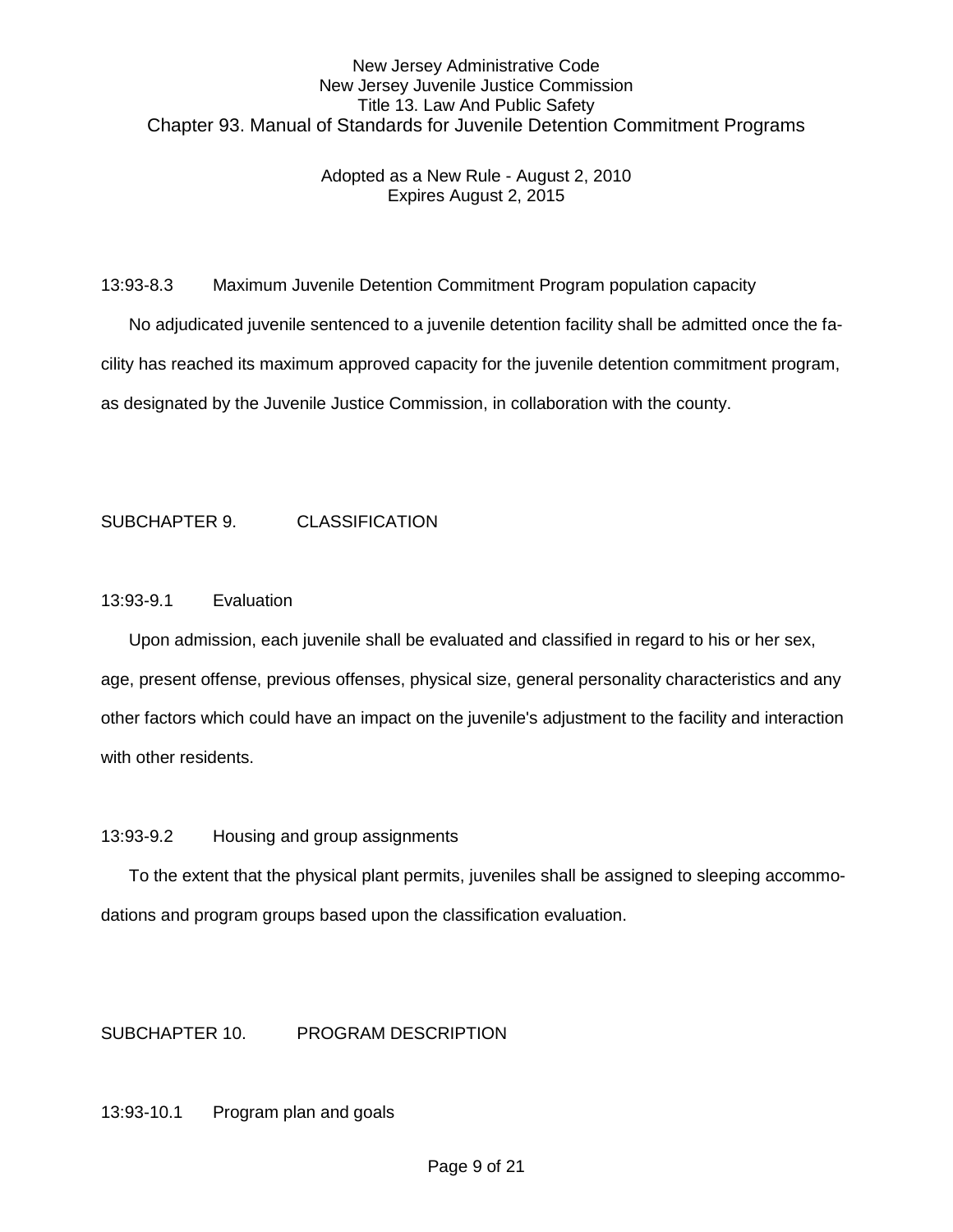Adopted as a New Rule - August 2, 2010 Expires August 2, 2015

Each facility receiving juvenile commitments shall maintain a written program plan which describes the overall goals and philosophy of the program. This plan shall also specify the objectives, and shall delineate the programs, activities, policies, and methods to achieve the stated goals and objectives. In some cases, facilities may wish to make arrangements with various provider agencies in the community to provide for specific social, educational, therapeutic, or recreational services. In such situations, the facility shall maintain a copy of the agreement describing the specific services to be provided by the provider agencies and the frequency with which the services will be delivered.

### SUBCHAPTER 11. PROGRAM REQUIREMENTS

#### 13:93-11.1 Rehabilitation plan

(a) An initial written rehabilitation plan, based on a thorough assessment of the juvenile's problems and needs, shall be developed by the facility's social service worker, in conjunction with other appropriate detention center staff, within one week of commitment. The assessment shall utilize the information included in the pre-dispositional investigation report which is made available by the Family Court pursuant to the Rules of Court.

- (b) The initial assessment shall include, when available, the following information:
	- 1. The juvenile's past record of offenses and dispositions;
	- 2. School attendance and special problems, if any;
	- 3. Family history and problems;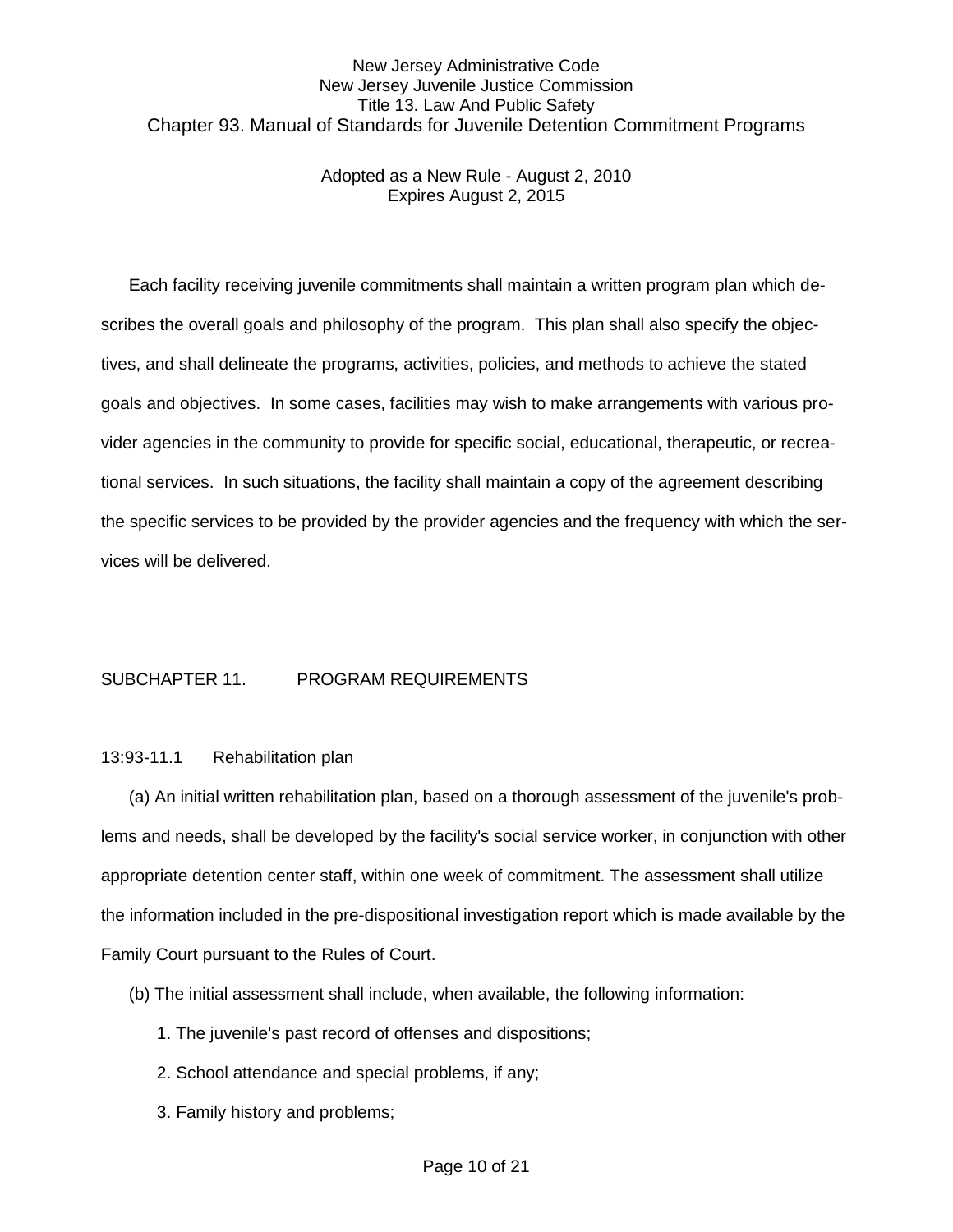### Adopted as a New Rule - August 2, 2010 Expires August 2, 2015

4. Psychological profile;

5. Medical history and current health problems;

6. Vocational goals (when age appropriate) and;

7. Post-release plans and goals.

 (c) Within two weeks of the initial written rehabilitation plan, a revised rehabilitation plan which shall include all the requirements of (b) above shall be completed.

 (d) All professional and line staff having regular contact with the committed juvenile shall be advised of the provisions of the initial and revised rehabilitation plans.

(e) Each juvenile's progress and the effectiveness of his or her rehabilitation plan shall be re-

viewed at least once every two weeks and, when indicated, modifications shall be made in the rehabilitation plan.

(f) The rehabilitation plan shall specify how, when, and where each element of rehabilitation will be provided to the juvenile.

(g) When appropriate, community resources shall be utilized in the development and implementation of the rehabilitation plan.

 (h) Participation of the resident and his or her parents or legal guardian shall be encouraged whenever practical.

(i) The rehabilitation plan shall be signed by both the resident and a staff representative.

#### 13:93-11.2 Social services

(a) Juvenile detention facilities participating in the juvenile detention commitment program shall provide at least one full-time social service worker or professional equivalent.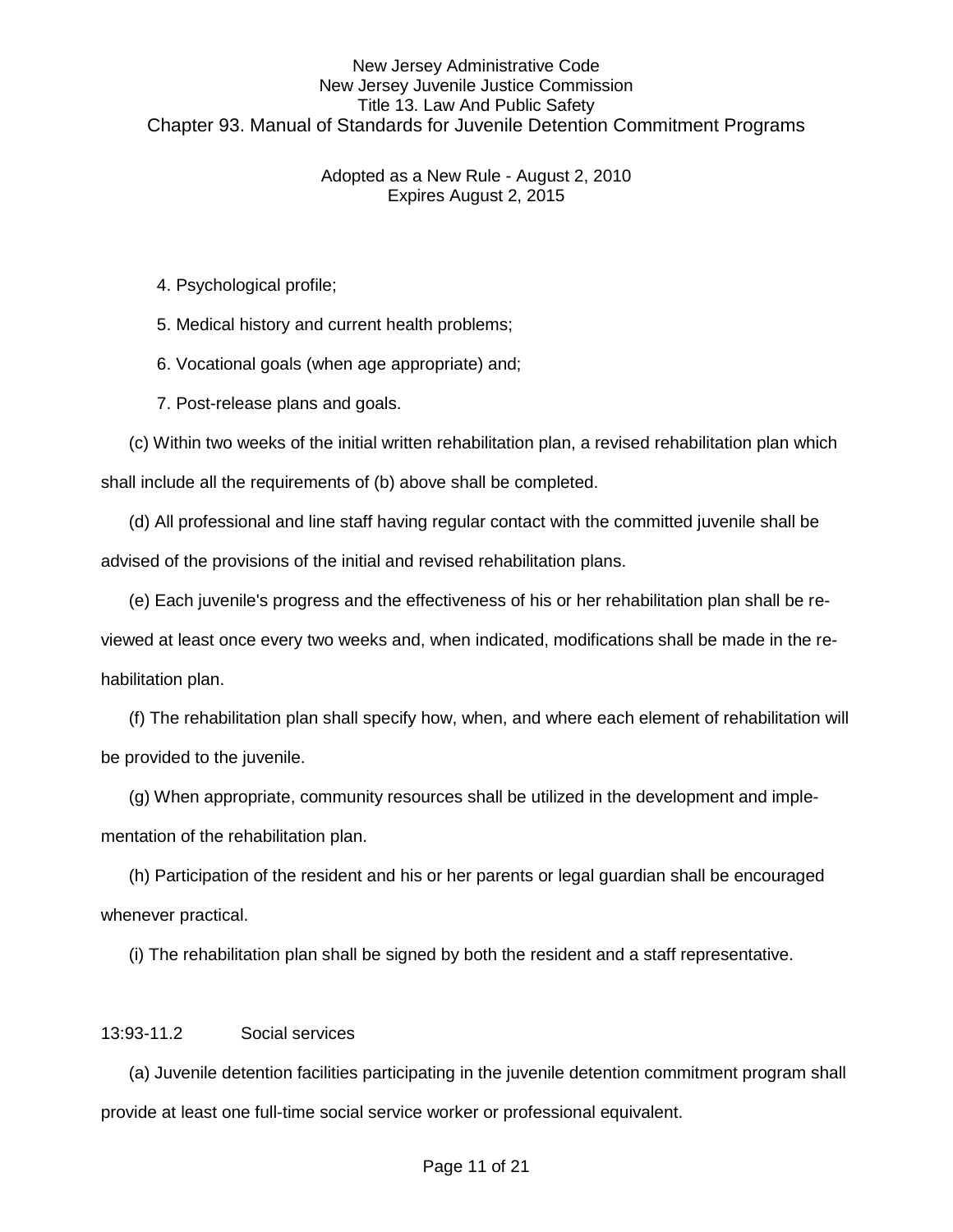Adopted as a New Rule - August 2, 2010 Expires August 2, 2015

(b) In accordance with the maximum population capacity, as designated by the Juvenile Justice Commission, for both predispositional juvenile detention and the juvenile detention commitment program, there shall be at least one full-time social service worker employed for every 20 juveniles of the approved population capacity.

1. Part-time social service workers may be employed when the maximum population capacity is greater than 20 and is not an even multiple of 20. For example, a facility approved for 30 juveniles would require at least one full-time and one part-time social service worker.

(c) The position of social service worker shall meet the applicable requirements for the position as defined by the New Jersey Department of Personnel.

 (d) Social services shall be provided to all juveniles in the juvenile detention commitment program. Services may be rendered on a direct or referral basis and shall include services such as casework and group work, as well as individual therapy provided in a clinical setting as required by each juvenile's rehabilitation plan.

(e) Social services shall be structured to assist juveniles and their parents, or legal guardian, and their public school district to provide the individualized assistance needed for successful rehabilitation, and to prepare the juvenile for return to the community. Social service worker duties shall include:

 1. Participating in the evaluation and classification decision for each new admission to the facility as required by N.J.A.C. 13:93-9;

2. Developing and implementing each juvenile's initial and follow-up rehabilitation plan as required by this subchapter;

3. Selecting and coordinating appropriate community resources;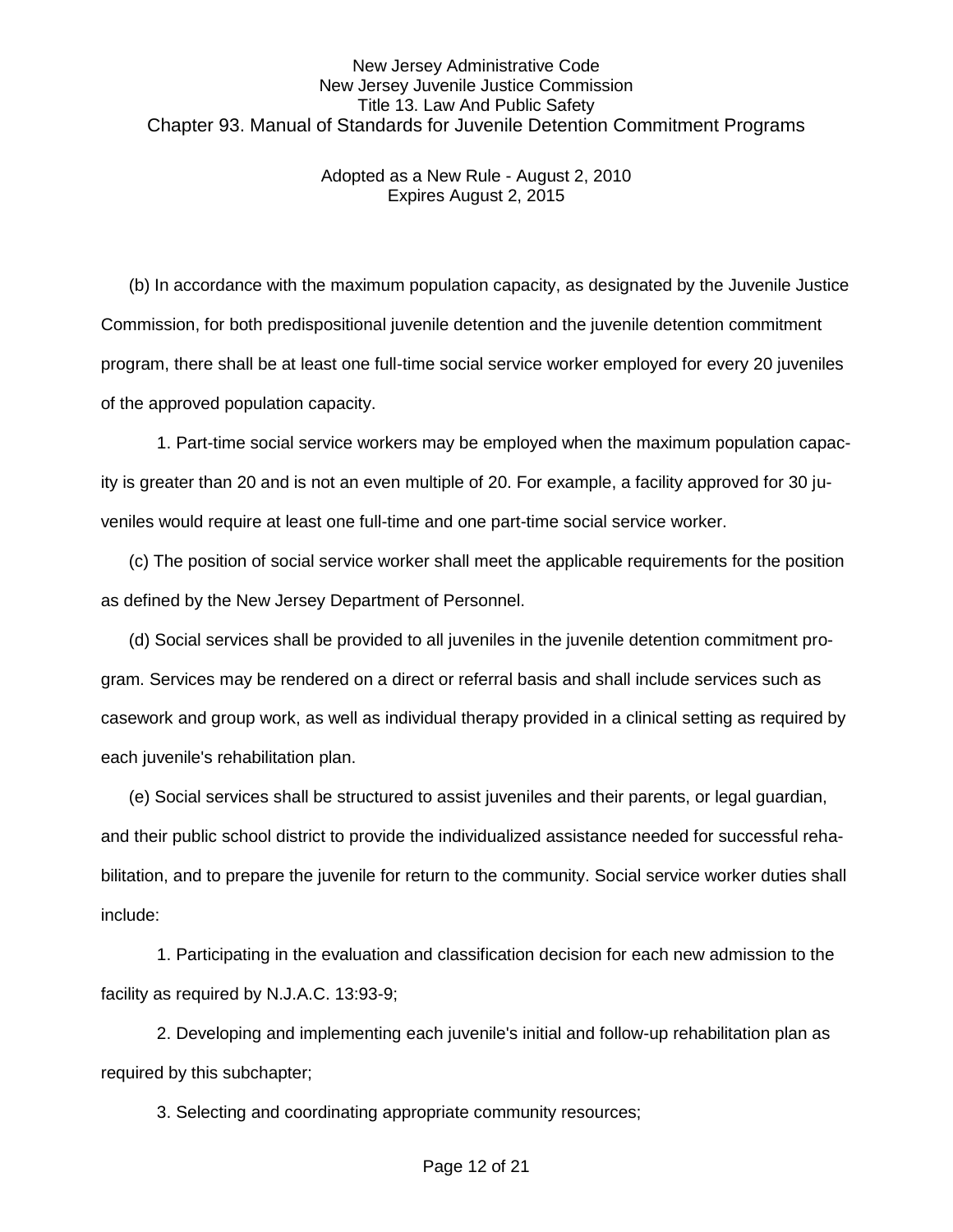### Adopted as a New Rule - August 2, 2010 Expires August 2, 2015

 4. Initiating and maintaining ongoing liaison with other agencies providing services to juveniles and their parents or legal guardian;

 5. Conducting admissions interviews as soon after admission as is practical and maintaining regular, ongoing contact with each juvenile in the juvenile detention commitment program;

 6. Assisting juveniles and their families in identifying and dealing with the problems which resulted in their commitment;

 7. Maintaining regular and frequent contacts with juveniles and their parents or legal guardian to assist in maintaining family relations and planning for their future care;

8. Planning for each juvenile's discharge.

(f) Clinical therapy shall be available to juveniles requiring this type of treatment. The therapy may be provided by professional staff or consultants, or through arrangement with an appropriate resource such as a Community Mental Health Agency. Therapy should assist the juvenile in understanding his or her behavior and feelings, and should strengthen the juvenile's ability to function as a productive, self-reliant juvenile.

1. The need for clinical therapy shall be determined during the rehabilitation planning and specified in the rehabilitation plan. The specification shall include a detailed description of the types of methods and objectives of the therapy, and the frequency of its scheduling.

### 13:93-11.3 Medical services

(a) The facility shall provide a program of medical care for all juveniles in residence. The facility shall provide for medical emergencies on a 24-hour, seven day a week basis.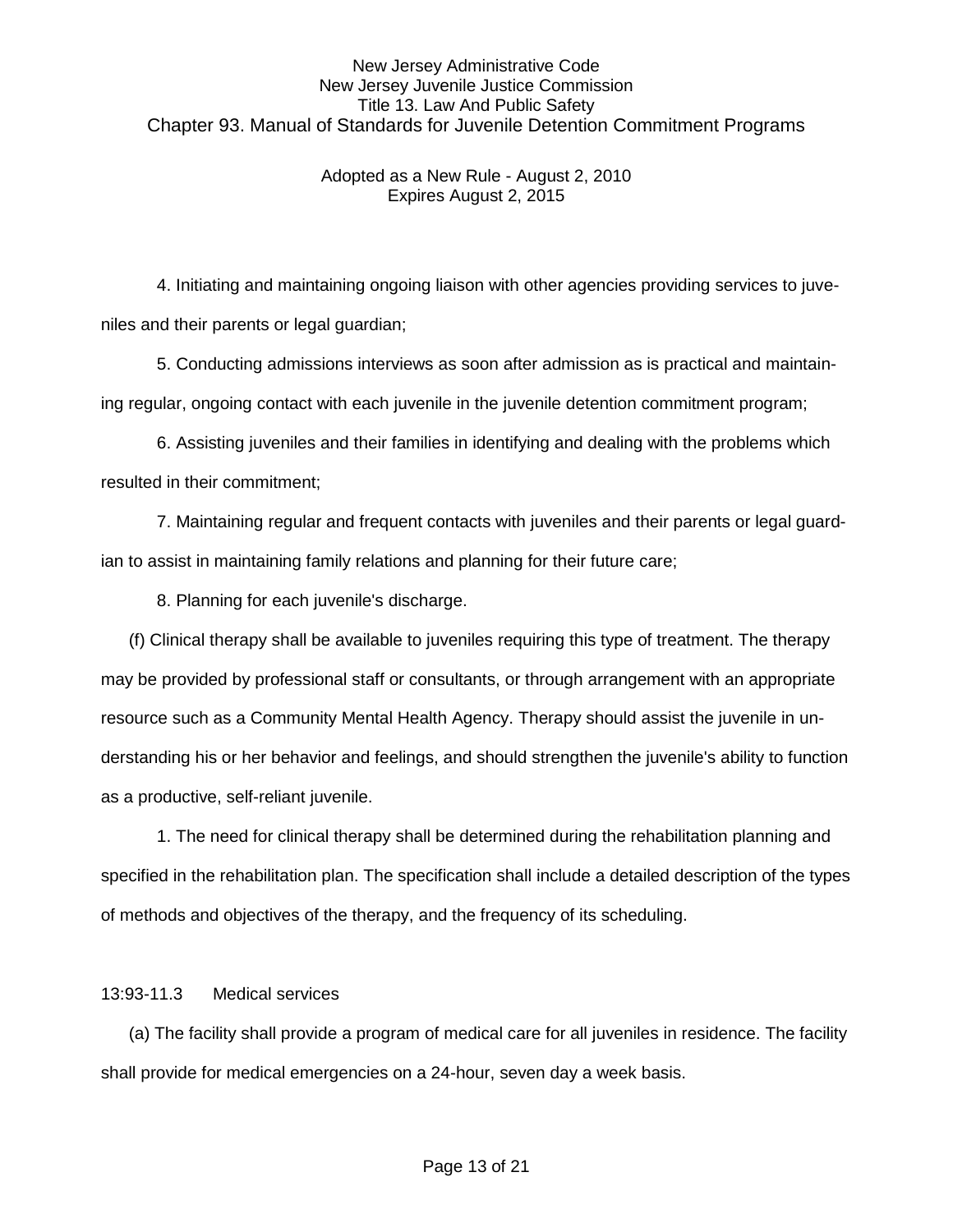Adopted as a New Rule - August 2, 2010 Expires August 2, 2015

(b) Each juvenile placed in detention shall receive a health assessment and screening by a registered nurse or licensed practical nurse within 24 hours following admission, noting symptoms of any communicable disease, lice, bruises or abrasions, unusual marks and general medical condition. The facility's medical and social service staff shall attempt to secure from appropriate sources, information regarding any medical care, treatment or medication prescribed prior to placement. Each juvenile shall also receive a medical examination performed by either a physician licensed to practice medicine in the State of New Jersey, a licensed physician assistant, or an advanced practice nurse within 72 hours following admission. Internal vaginal and rectal examinations shall not be routinely included as part of the medical examination for admission.

(c) Psychiatric and psychological services shall be provided as required by individual rehabilitation plans.

#### 13:93-11.4 Education

(a) The detention facility shall provide an educational program which meets the needs of each juvenile based on his or her age, level of ability, previous educational experience, and interest. All juveniles committed to a Juvenile Detention Commitment Program shall participate in an educational program suited to meet his or her needs.

(b) The educational programs shall be operated on a 12-month basis and provide for the juvenile's cognitive and affective development that includes:

1. A program consisting of a minimum of four hours per day five days per week and 220 days per calendar year;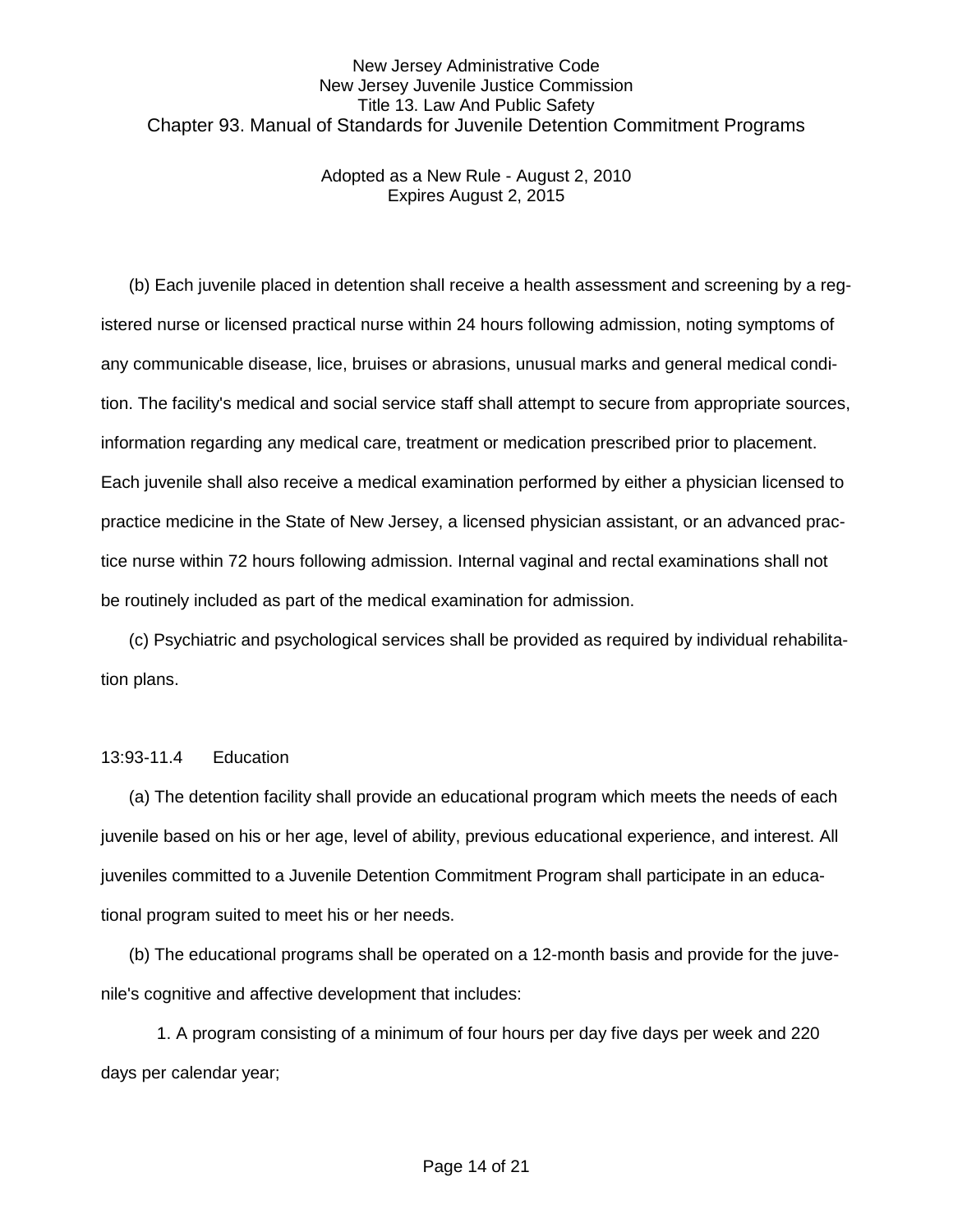Adopted as a New Rule - August 2, 2010 Expires August 2, 2015

2. Physical education provided by a certified physical education teacher. Physical education shall be a part of the four-hour minimum required school day. At least 150 minutes of physical education shall be provided per week which may include classes in health and family life. Physical education shall not constitute more than one hour of the daily education program. All other recreational activities shall not be considered in determining the four-hour minimum required for the educational program;

3. A program consisting of basic academic instruction as appropriate to the individual program plan (IPP) or individualized education plan (IEP), as applicable; and

4. A New Jersey State Attendance Register entry for all students at the facility, and a written schedule for the educational program.

(c) The facility shall not schedule non-educational activities for the juvenile population during school hours.

(d) Each county juvenile detention facility shall establish and implement policies and procedures for educational services for juveniles consistent with this rule. The policies shall include provisions for continuing the delivery of educational services to disruptive pupils.

(e) Each county juvenile detention facility shall establish a written attendance policy that defines legitimate absences to include sickness, injury, religious observance, required court appearance or other compelling personal circumstance.

(f) The educational program delivery system shall provide remedial and special education.

(g) Within 48 hours of admission to the facility, exclusive of weekends, holidays and non-pupil contact days, an educational assessment of each juvenile shall be initiated. Standardized achievement and/or placement tests shall be administered to each juvenile.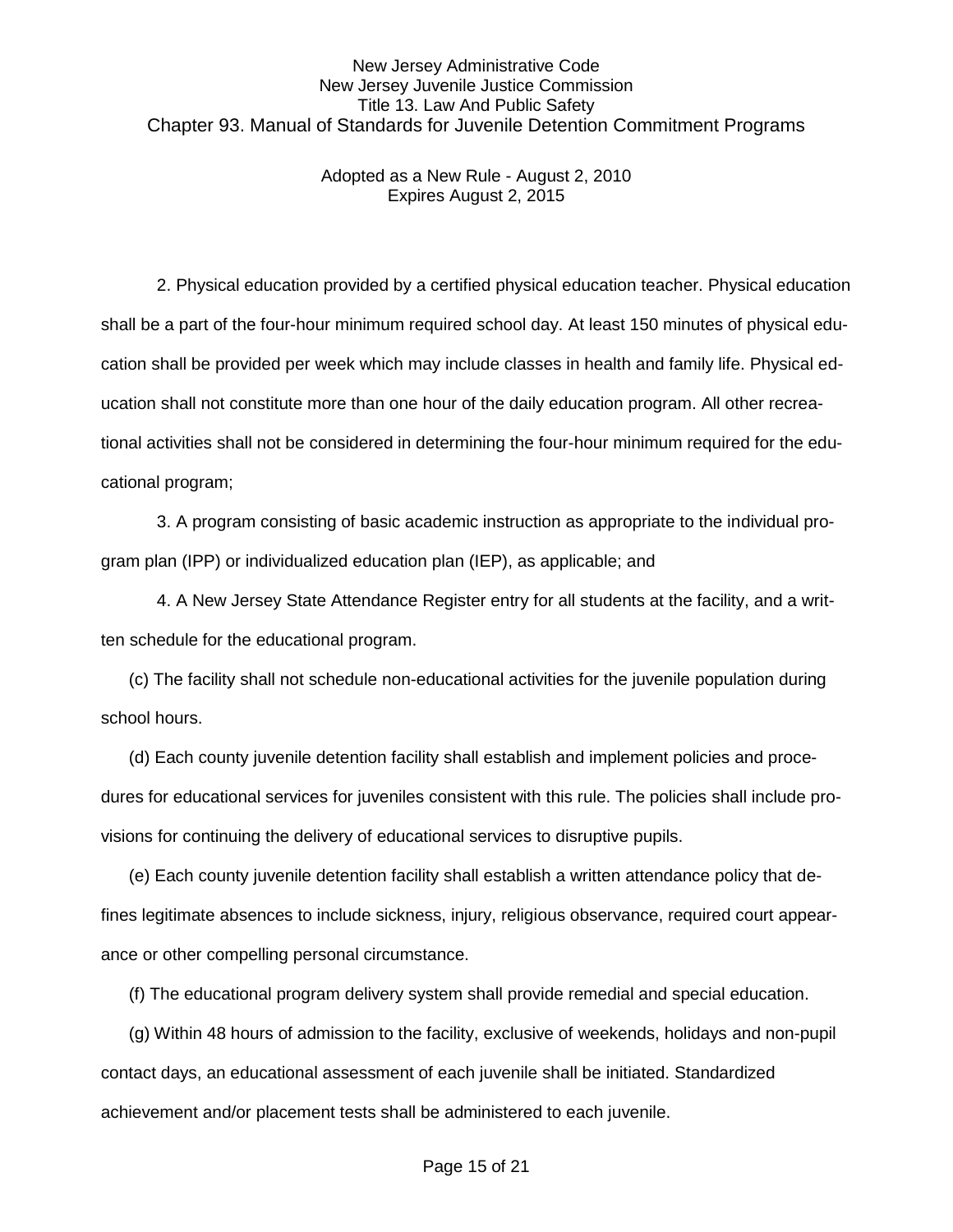### Adopted as a New Rule - August 2, 2010 Expires August 2, 2015

(h) Within 30 days of admission to the facility, exclusive of weekends, holidays and non-pupil contact days, an individual program plan (IPP) shall be developed for each juvenile to ensure a continuum of program offerings for those students who were enrolled in an educational program that includes:

1. Input from the juvenile's home school district or other applicable educational program, whenever possible;

2. Individualized educational goals and objectives; and

3. Individualized programs which allow high school credit to be awarded through alternative learning experiences in accordance with program completion authorized at N.J.A.C. 6A:8-5.1(a)1ii.

(i) An individualized education plan (IEP) shall be provided for every juvenile who has been classified as eligible for special education, in accordance with N.J.A.C. 6A:14. The detention facility's educational program shall utilize the existing IEP, as developed by the home school district or applicable educational program. If it is determined that the most recent IEP is outdated, the home district shall be advised.

(j) The basic curriculum shall consist of subjects which incorporate the New Jersey Core Curriculum Content Standards, each of which shall be provided to students at their individual level of functioning. These subjects may include:

- 1. Language Arts Literacy;
- 2. Social Studies;
- 3. Science;
- 4. Mathematics;
- 5. Comprehensive Health and Physical Education;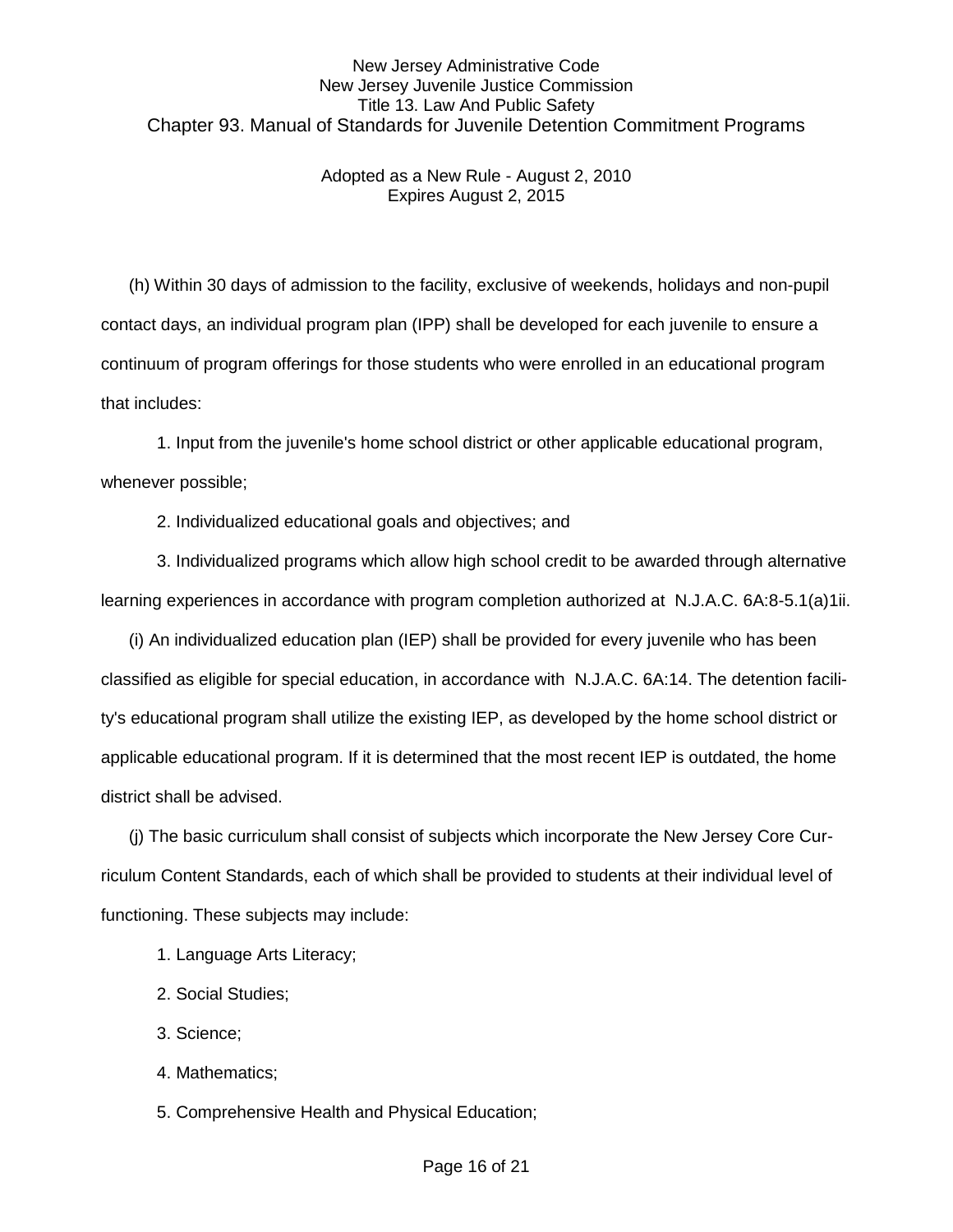Adopted as a New Rule - August 2, 2010 Expires August 2, 2015

6. Life Skills;

7. Vocational Training;

8. Law-Related Education;

9. World Languages;

10. Visual and Performing Arts;

11. Technological Literacy; and

12. Career Education.

(k) Each county juvenile detention facility shall make library services available to all juveniles.

1. The facility administrator shall consult with a qualified librarian on the provision of these services.

2. The facility shall have a written policy that defines the principles, purposes and criteria to select and maintain age-appropriate library materials, including audio-visual materials, that reflect the typical interests of the youth population and are appropriate for various levels of competency.

(l) All educational programs shall be fully staffed to include substitute coverage when needed with the following ratios:

1. Single class population shall not exceed 12 students; and

2. The teacher-to-student classroom ratio shall be one teacher to 12 students.

(m) Classes shall be conducted separate from sleeping areas.

(n) Either independently or through contractual agreements, the juvenile detention facility shall employ the educational personnel required to ensure the provision of programs and services pursuant to N.J.A.C. 6A:17.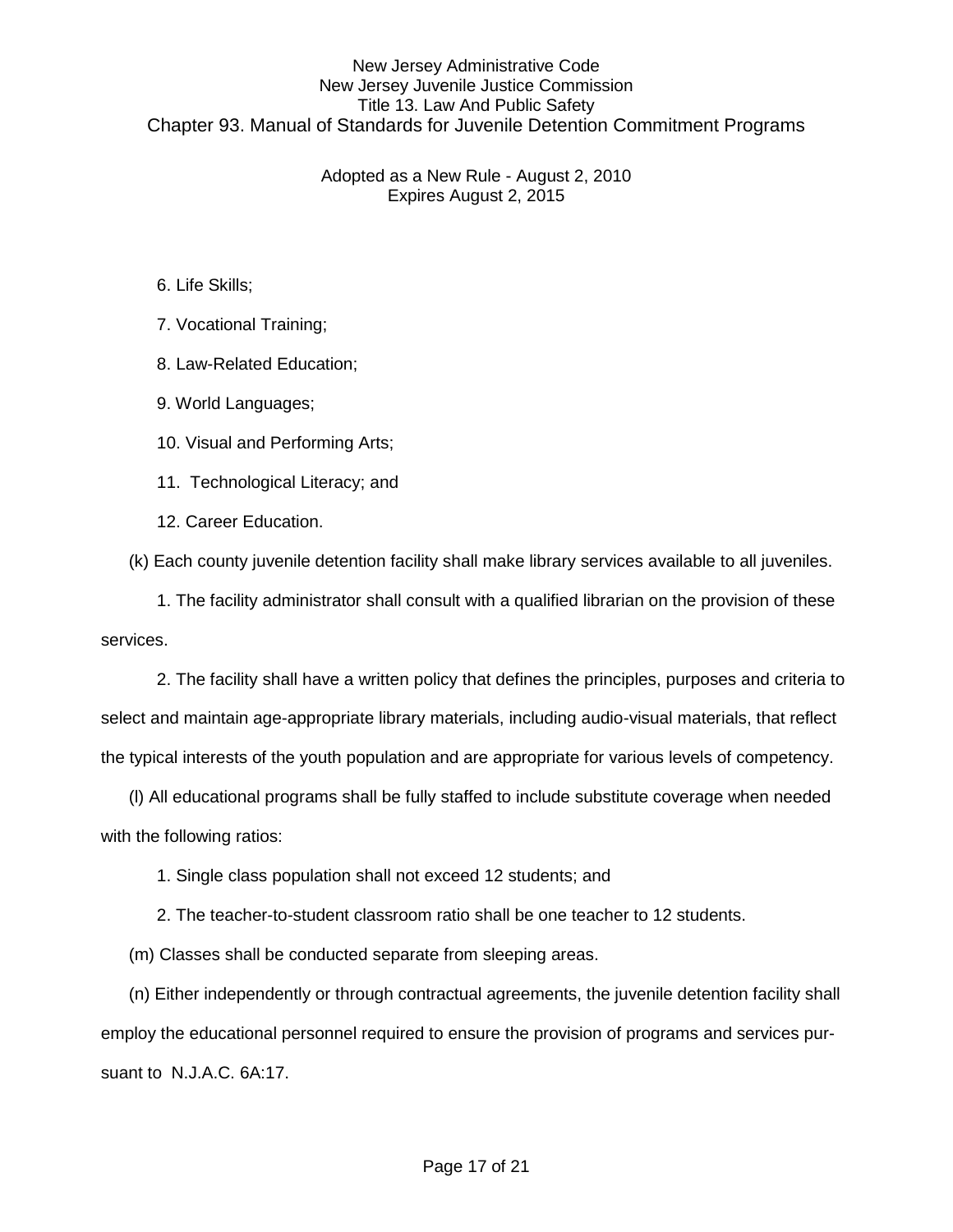### Adopted as a New Rule - August 2, 2010 Expires August 2, 2015

1. All educational personnel shall possess the appropriate certification endorsement issued by the State Board of Examiners; and

2. All teachers and educational services personnel shall participate in the required professional development activities consistent with the requirements at N.J.A.C. 6A:17-3.5(d).

(o) Each facility shall provide, or make available, a Site Education Supervisor to oversee the facility's education program.

(p) Staff salary expenditures shall be supported by time and activity reports, and approved and signed by the Site Education Supervisor.

(q) Educational equipment and supplies to carry out the educational program shall be provided,

as well as the appropriate storage area for such equipment and supplies, with:

1. Expenditures supported by purchase orders and receiving reports; and

2. Reports approved by the Site Education Supervisor.

(r) A request for educational records from the juvenile's home school district shall be initiated within five days of admission to the facility, exclusive of weekends, holidays and non-pupil contact days.

(s) If the most recent education program attended by the juvenile is not in his or her home district, for example, a foster, group, residential or institutional placement, a request shall be initiated to such educational programs for the juvenile's records, within five days and with notification to the home district.

(t) Appropriate records on each juvenile's work and progress shall be maintained in the facility to ensure proper credit is given for assignments and course work completed.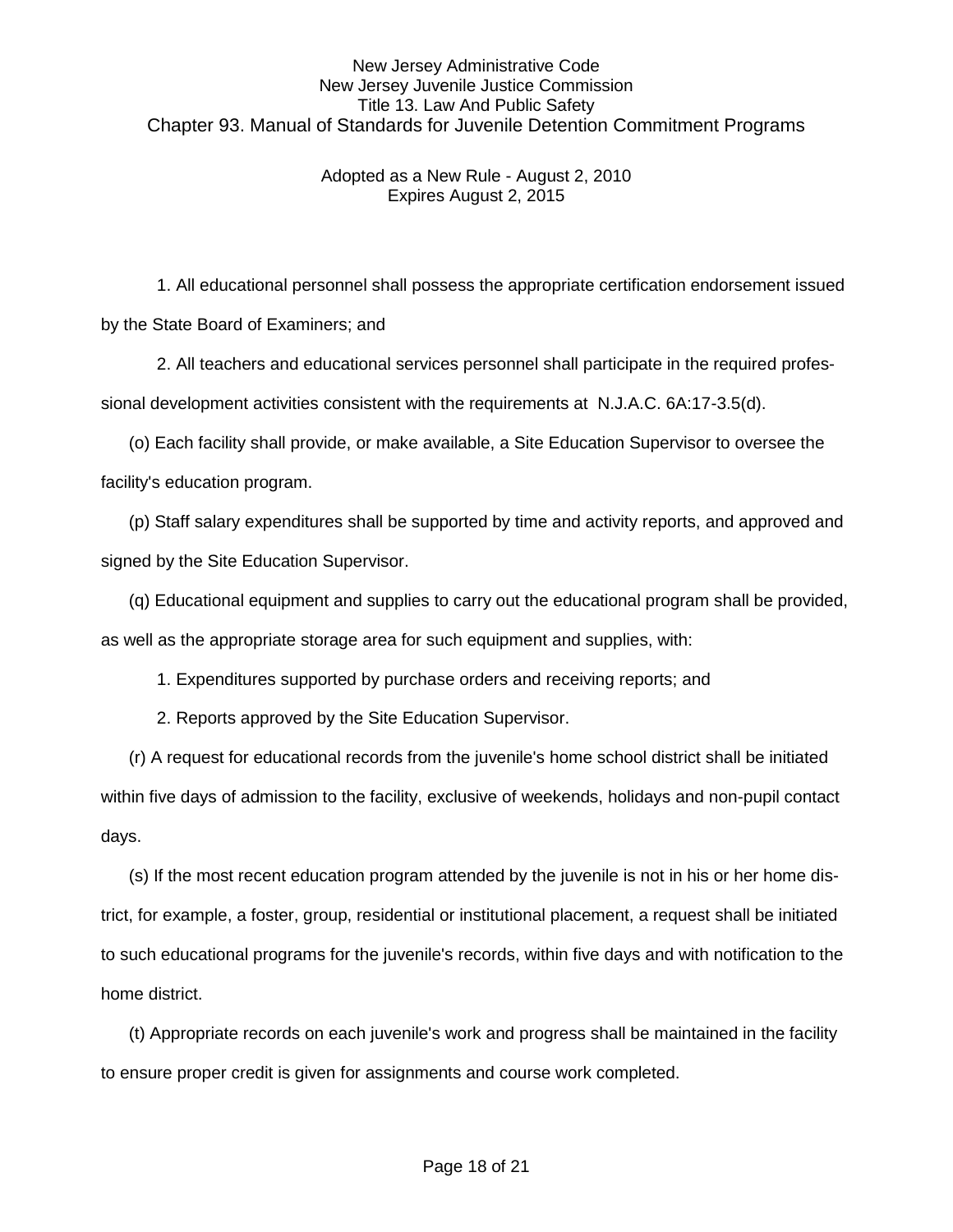Adopted as a New Rule - August 2, 2010 Expires August 2, 2015

(u) Contact with the juvenile's home district shall be maintained and educational records furnished to the home district to ensure that proper credit is given for assignments and course work completed at the marking period intervals established on the facility's school calendar as approved by the Commission's Office of Education.

(v) Within 10 days of discharge from the facility, copies of the juvenile's educational records shall be transmitted to his or her home district, and next placement to ensure full and appropriate credit for work completed. Records of each transmittal shall be maintained at the facility.

(w) The progress report, in the form of a report card and/or transcript, shall include a designated contact person and the following information which is necessary to formulate an appropriate educational program and to ensure that credit for work completed is granted:

- 1. Statewide assessment and diagnostic findings;
- 2. Credits earned toward high school graduation requirements;
- 3. Grade level equivalent;
- 4. Vocational training experiences; and
- 5. IPP or IEP.

(x) Pupil education records shall be maintained in a locked file, separate from non-educational records and safeguarded from public inspection. The safety and security of these records shall be the responsibility of the Site Education Supervisor.

13:93-11.5 (Reserved)

### 13:93-11.6 Discipline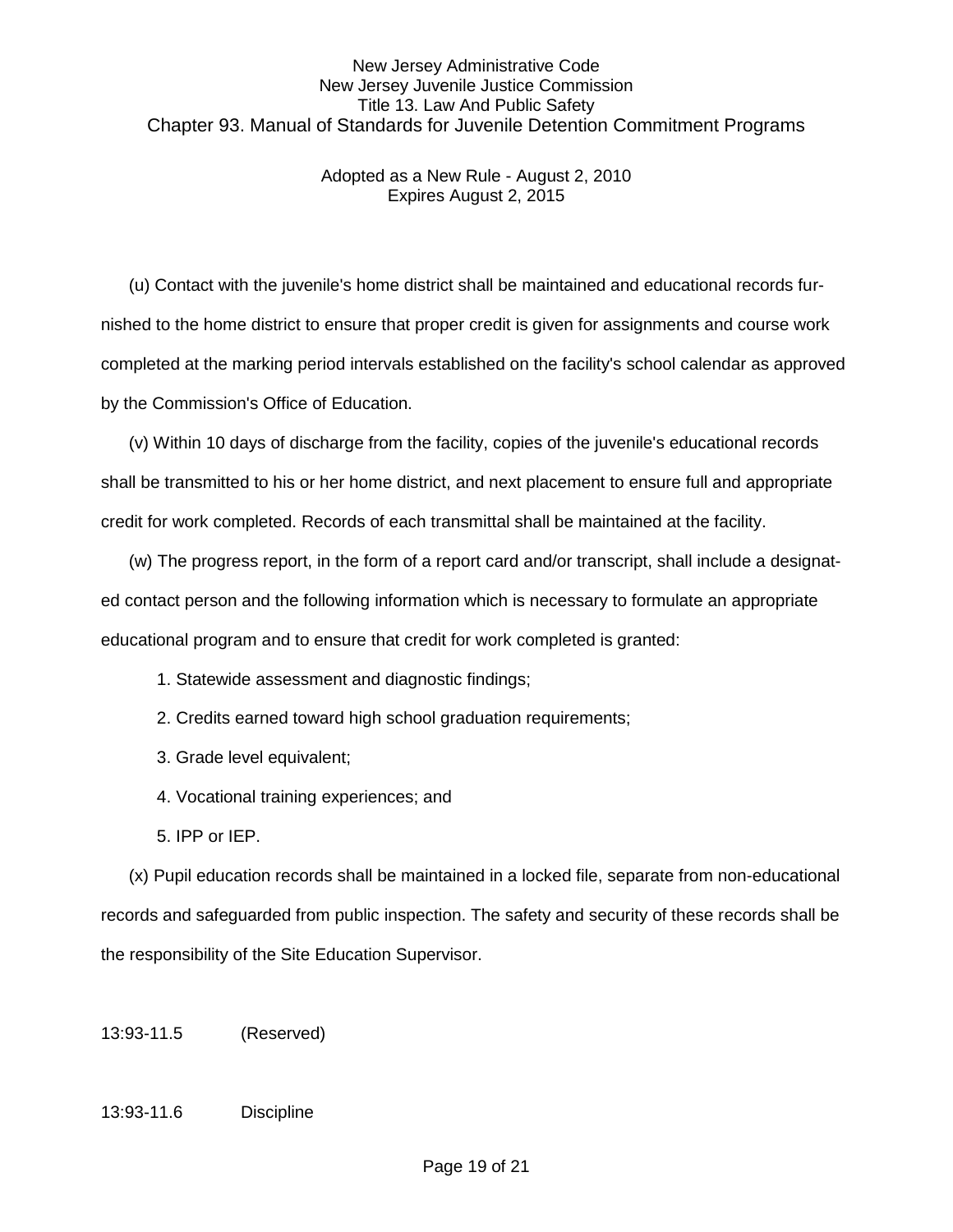### Adopted as a New Rule - August 2, 2010 Expires August 2, 2015

(a) Each facility shall maintain a written behavior management program which is designed to foster a positive, non-punitive environment. The written program shall include behavioral-rules and disciplinary regulations and sanctions to be employed. Reasonable limits for behavior necessary to maintain order should be governed by a system of rules and regulations that is consistent and easily understood.

(b) Discipline shall be determined by staff and never delegated to juveniles.

(c) Corporal punishment and cruel, degrading punishment, either physical or psychological,

shall not be permitted.

(d) Under no circumstances shall a juvenile be deprived of his or her basic rights as a means of

a discipline. Basic rights for each juvenile include:

1. A place to sleep (for example, a bed, a pillow, blankets and sheets);

- 2. Full meals;
- 3. A full complement of clean clothes;
- 4. Parental or legal guardian and attorney visits;

5. Items necessary for personal hygiene (for example, toothpaste, toothbrush, soap, comb,

#### etc.);

- 6. Minimum exercise;
- 7. Right to receive and send mail;
- 8. The opportunity for a daily shower and access to toilet and water fountain;
- 9. Clean and sanitary living conditions;
- 10. Medical care;